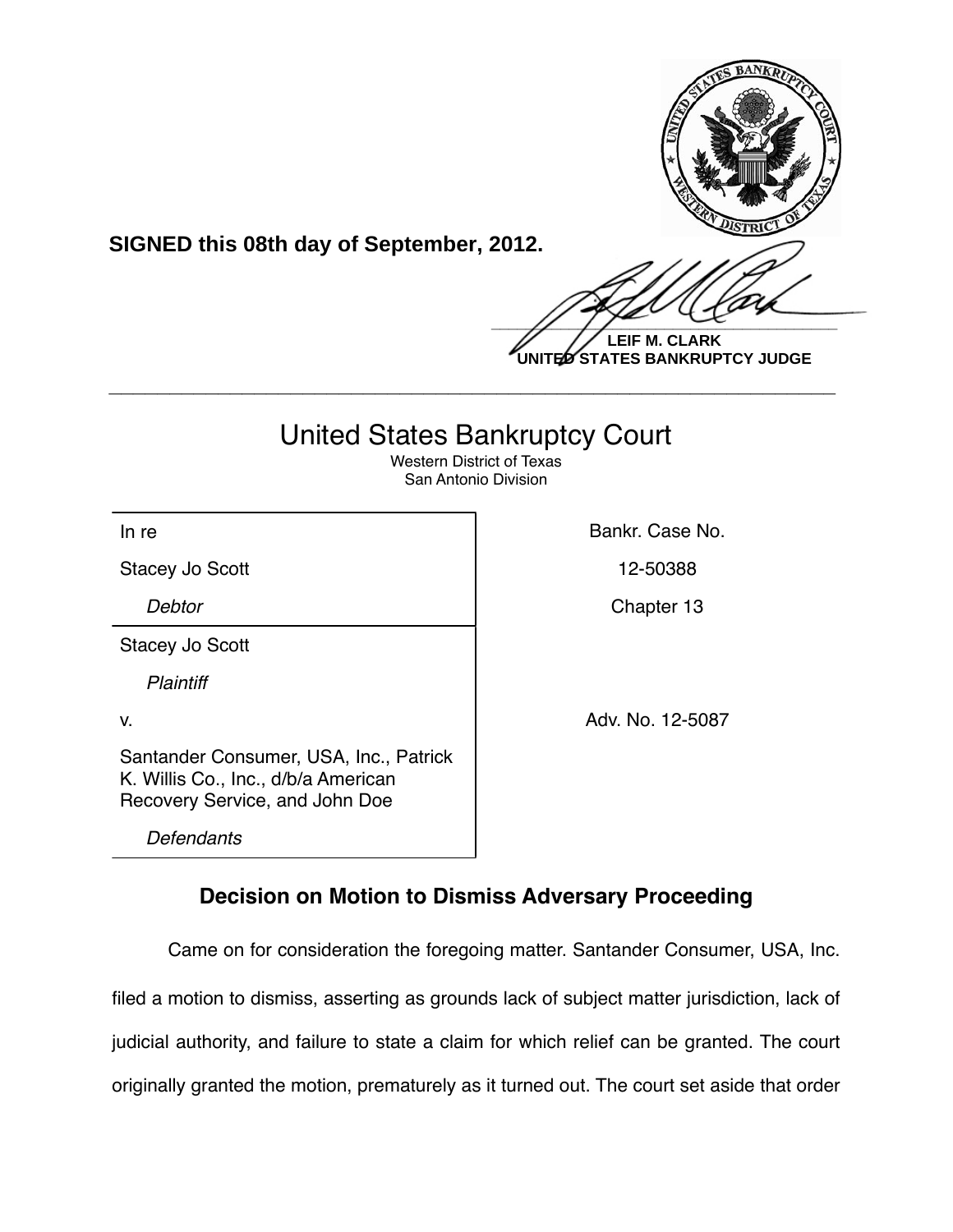and gave the plaintiff responded time to file a response. A response has been timely filed. This decision addresses the matter on the merits.

### **Background**

Without making factual findings (which would be inappropriate at this stage), the nature of the dispute may be described as follows: Santander loaned the debtors money to buy a car, and retained a security interest in the vehicle. The debtor fell behind in her payments, and the creditor commenced collection action. According to the debtor, the initial collection action consisted of dunning calls, made not only to her but also to her parents (who were not parties to the transaction), in which the caller threatened to "call the police" on their daughter. Dunning calls allegedly continued on the debtor's mother even after the debtor complained about the calls and asked that they stop. Demands were also made on the debtor's step-father, according to the complaint, who was himself retired from the collections business and knew the tactics to be improper. These harassing calls are said to have continued for some months or more.

Plaintiiff alleges that Santander entered into a contract with Patrick K Willis Co. to collect the debt. Plaintiff also says that Willis is not licensed to conduct business in this state, and has not posted a proper bond. It is alleged that a person collecting on this debt (whose identity is unknown), entered the debtor's real property, went around to the back of the house, screaming for the debtor and threatening to call the police if the debtor did not surrender the car. The collector then is said to have banged on the neighbor's door, screaming about the debtor's not giving up the car.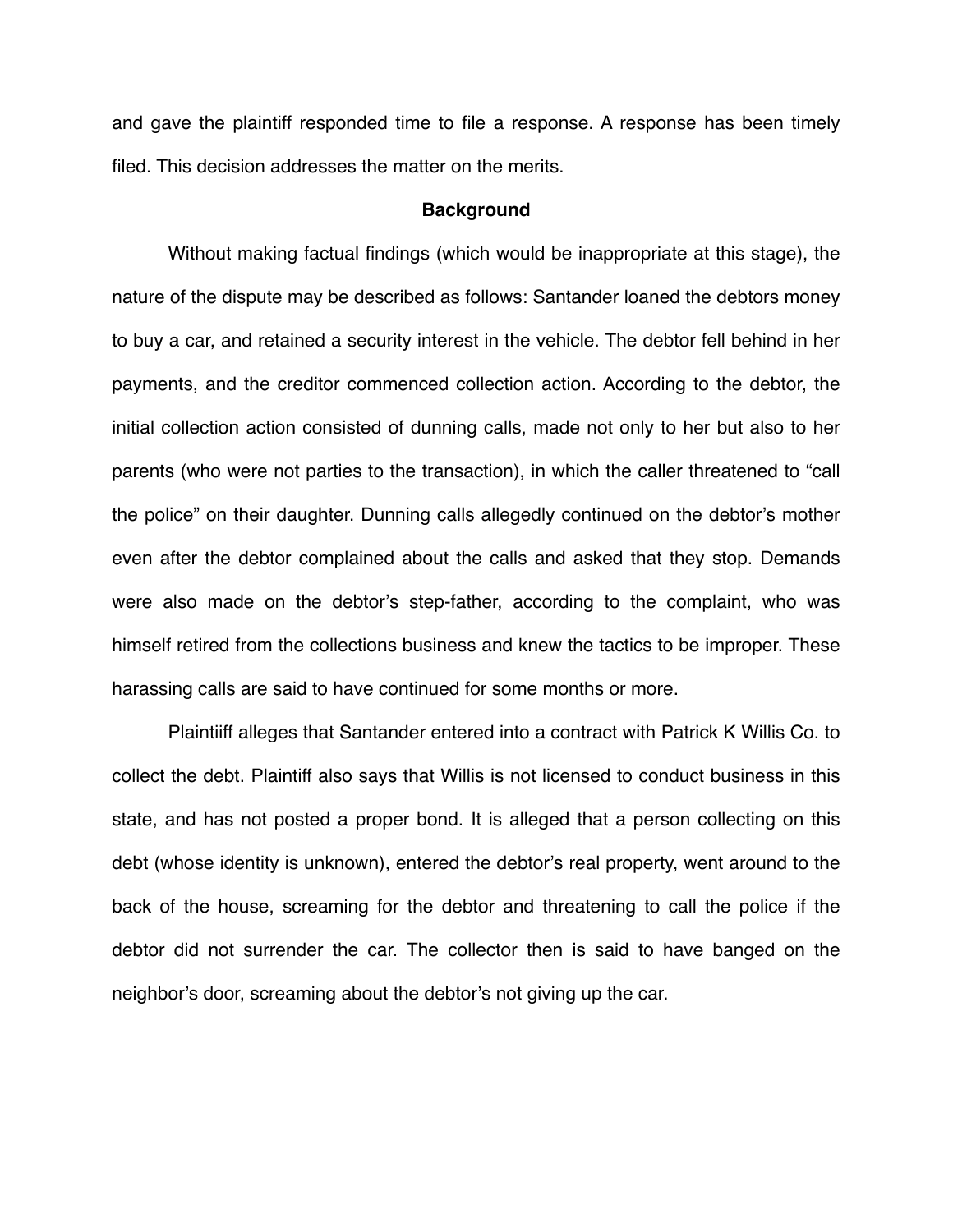The debtor says she wrote a letter to Santander asking them to stop collection calls. The letter was received, but she says collection calls were still made to her - including after the bankruptcy was filed.

#### **Arguments**

Santander first argues lack of subject matter jurisdiction, essentially contending that, because the actions complained of, as well as the note, arise under state law, these matters cannot be decided in this court. Santander also argues that there is no subject matter jurisdiction over the affirmative claims asserted back against it for invasion of privacy, breach of peace, harassment, extortion, trespass, or violations of the state and federal debt collection practices acts. None of these matters, it is said, can be asserted under the aegis of section 1334, and there is no other independent basis for hearing them in this court. It is alleged that *Stern v. Marshall* has some relevance to the matter.

Santander then argues that the complaint fails to allege facts sufficient to state a cause of action such that the complaint should be dismissed. First, it is alleged that the tort actions are actually disguised contract actions. A similar allegation is made with respect to the TDCA claim. As for the FDCPA claims, Santander says that it is not subject to the FDCPA because it meets the definition of a creditor, based on the plain language of the complaint.

The plaintiff debtor responds that some of the causes of action arise under section 362, over which this court clearly has jurisdiction. In addition, the debtor points out that, to the extent that its factual allegations form a basis for reducing or eliminating the claim of Santander, those matters fall well within the court's jurisdiction. That an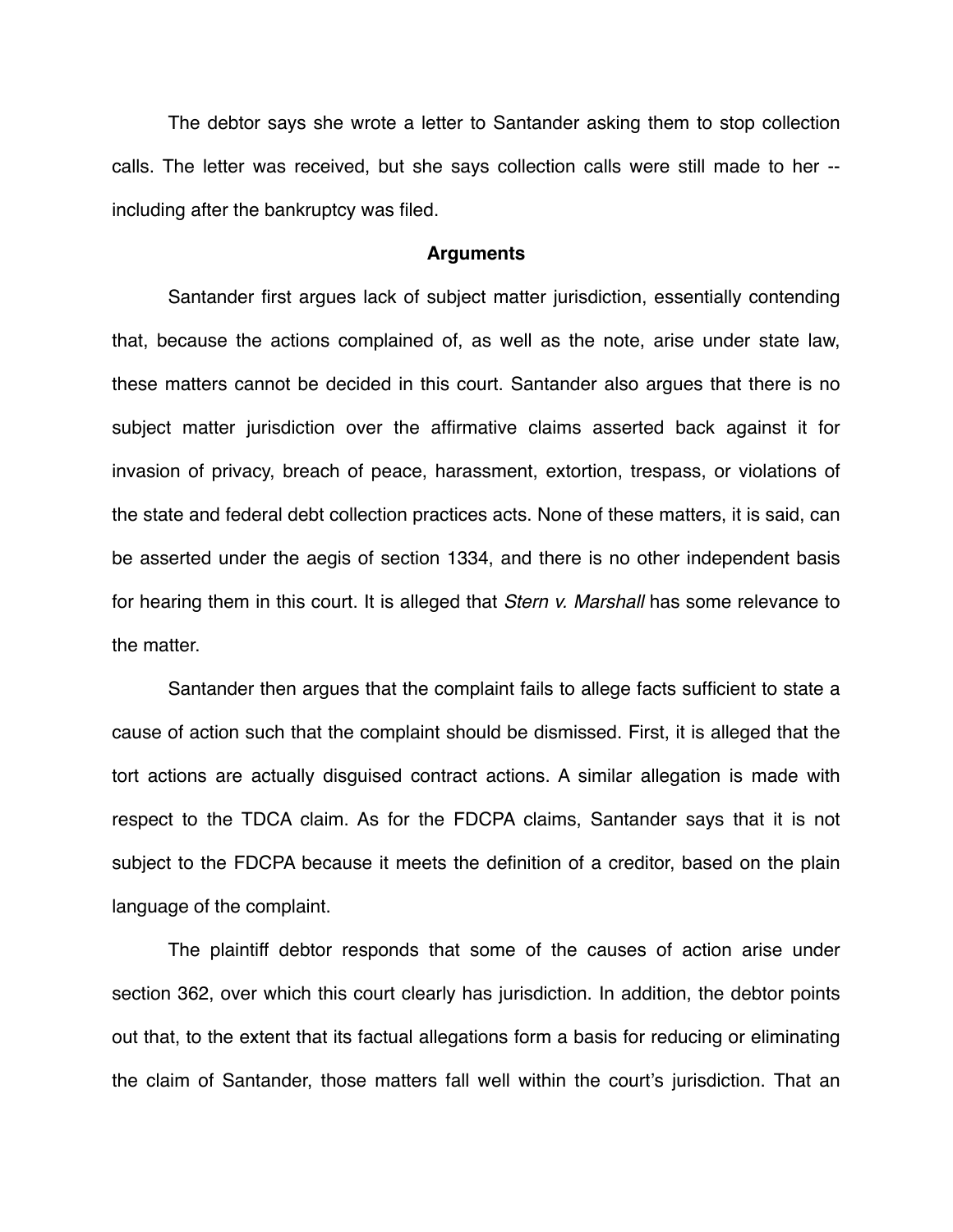action relies on state law does not mean that the bankruptcy court cannot hear the matter. If state law informs whether a claim is or is not allowable, the matter will still be decided by a federal court.

The debtor also says that many of its actions are in the nature of recoupment or setoff, and so can be brought. She relies on section 553.

#### **Analysis**

The court has subject matter jurisdiction to hear any violations of the automatic stay. The court also has subject matter jurisdiction to hear the allowance or disallowance of Santander's claim against the estate. Both such matters arise under title 11 and so fall within the ambit of section 1334(b).

Santander's claim that it is not a proper defendant on an FDCPA cause of action is sound. The FDCPA claim against Santander is dismissed.

The claims for invasion of privacy, extortion, and trespass are valid tort actions, that may have their existence outside the contract. Santander, if it committed trespass, for example, was not simply breaching a contract -- else every tort associated with the collection of a debt would be converted to a breach of contract action. These claims will not be dismissed. However, to the extent that the debtor is seeking affirmative relief that exceeds the amount of the indebtedness owed to Santander, that affirmative relief will have to be pursued in a different court. *See Stern v. Marshall*, 131 S.Ct. 2594 (2011).

Regardless whether the actions stand in tort or contract, recoupment applies. Recoupment actions fall within the core subject matter jurisdiction of the court, as they are deemed to be part and parcel of the claims allowance process. *See In re U.S. Abatement Corp.*, 79 F.3d 393, 398 (5th Cir. 1996) *(*recoupment allows one party to